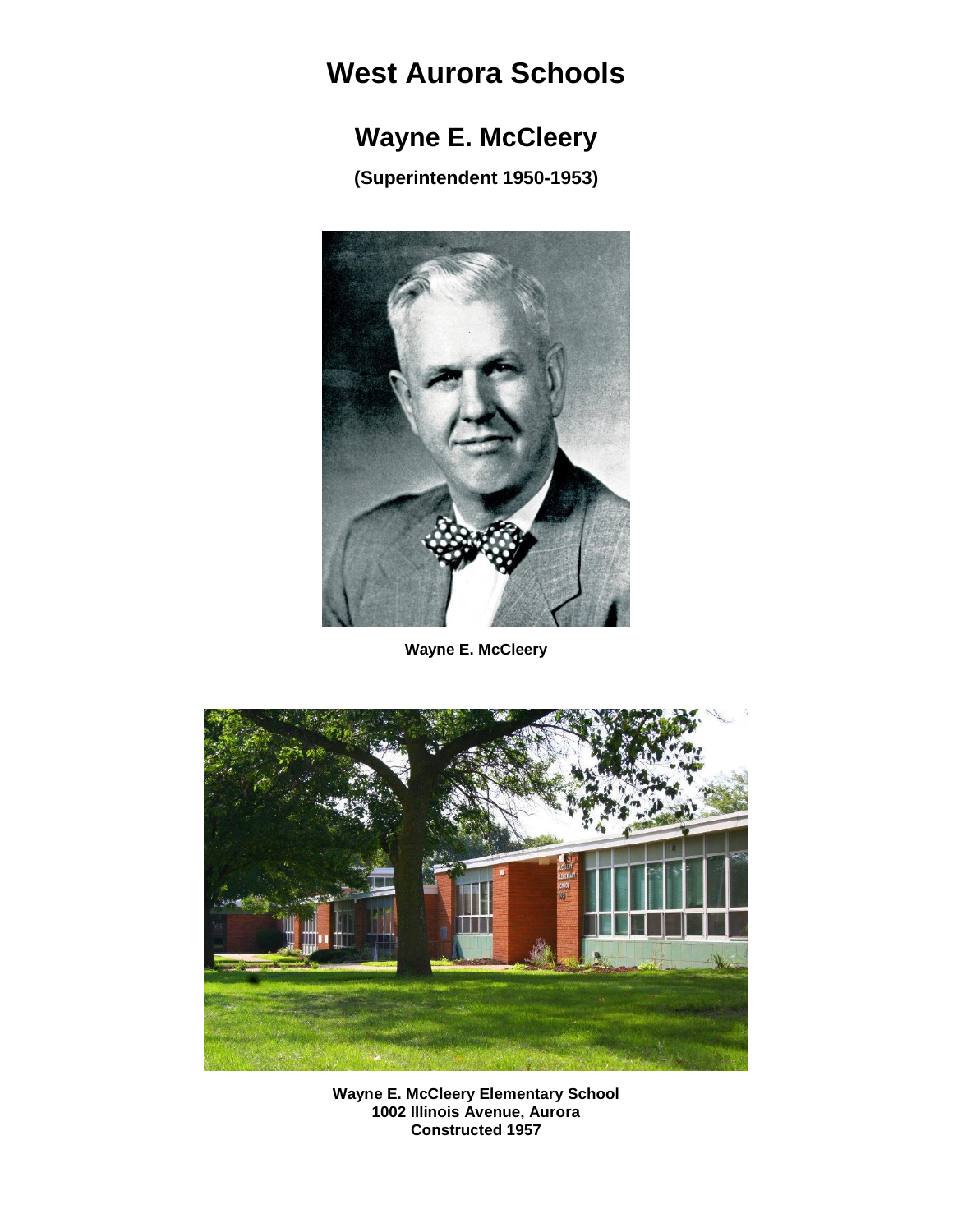## **Profile of Wayne E. McCleery**

**Wayne E. McCleery (1906-1953) was born in Victor Township, DeKalb County, Illinois. He was a 1924 graduate of Waterman Community High School.**

**He attended Northern Illinois State Teachers College. He received his bachelor of science degree in 1930 and master of science degree in 1935 from the University of Illinois. He spent two summer sessions at Northwestern University and three at the University of Chicago furthering his education by concentrating on advanced courses of study.**

**He was a teacher in Mokena and later Leland, Illinois. He then became principal of the high schools in Marengo and Crystal Lake, Illinois.**

**He was appointed superintendent of the West Aurora Schools in 1950. He was a strong visionary for the district's future.**

**McCleery undertook a program of significant school expansion and modernization for the district. This included building the new West Aurora High School on Walnut Street (now New York Street). The new high school housed grades ten, eleven, and twelve.**

**The former high school at Galena Boulevard and Blackhawk Street was then converted to what became Franklin Junior High School. The junior high served grades seven, eight and nine.**

**Also under his leadership, a major ten-room addition to Freeman School was overwhelmingly approved by the voters.**

**McCleery came to Aurora highly recommended by leading educators in the State of Illinois. The Aurora Beacon-News reported that McCleery more than justified the faith placed in him by the board of education of School District 129. He was respected for his ability as an educator and for his keen interest in civic affairs and the welfare of Aurora. He had "a warm smile, friendly disposition and never-failing good nature."**

**Sadly, McCleery died suddenly in November 1953 at the age of forty-seven. A stunned community experienced a great loss with his passing.**

**The Aurora Beacon-News reported that McCleery had just left his doctor's office at the Dreyer, Milbacher and Gardner Clinic in the Graham Building at 33 South Island Avenue (now Stolp Avenue) and collapsed in the building corridor.**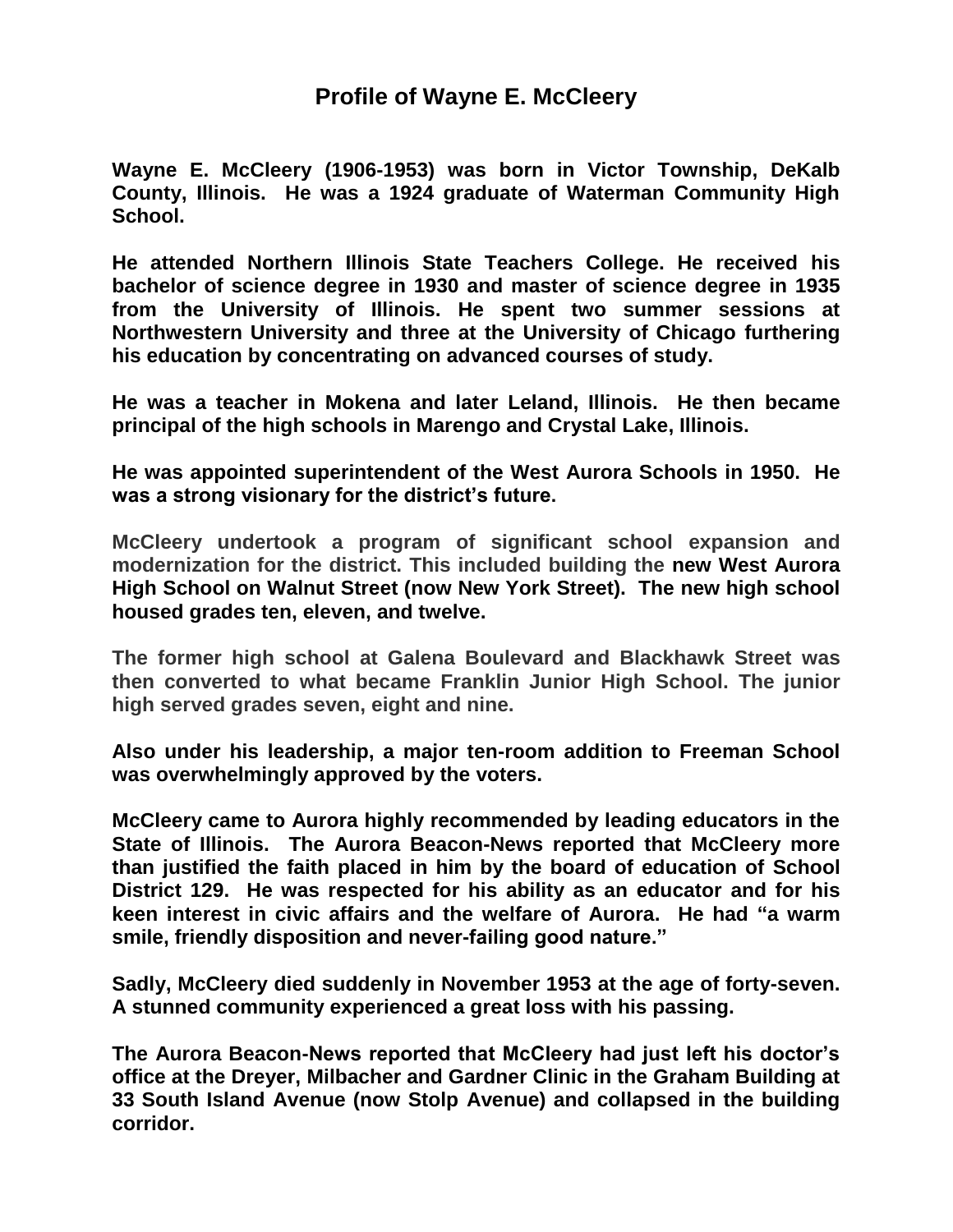**The coroner's report concluded that McCleery died of anaphylactic shock (susceptibility or allergy to inoculation) brought about by the injection of penicillin for a sore throat. Such a response to inoculations was rare and McCleery had not had previous adverse reactions.**

**The funeral was held at Healy Chapel. The Reverend G. Paul Stowell, pastor of New England Congregational Church in Aurora, and the Reverend Merrill Dalrymple of Crystal Lake officiated.** 

**The principals of West Aurora's seven public schools served as pallbearers. They were George Brock of West Aurora High School, H.H. Jebens of West Aurora Junior High School, Charles Friday of Mary A. Todd School, E.H. Ferguson of Abraham Lincoln School, Arthur Mamminga of Nancy Hill School, Earl Simpson of A.V. Greenman School and Bruce Warner of J.H. Freeman School. McCleery is buried in Oak Mound Cemetery in Somonauk.**

**At the time of his passing, Mr. McCleery lived at 163 Buell Avenue with his wife Ethel and daughters Nancy and Margaret.**

**Sources for this profile: West Aurora Schools, Aurora Beacon-News and the McCleery family. The West Aurora Buildings and Grounds Facilities Inventory Report recorded the date for the construction of the school as 1957. A May 21, 1957 article in the Aurora Beacon-News indicated the school was under construction during 1957. This profile, completed in 2016, is courtesy of the A+ Foundation for West Aurora Schools and the Community Foundation of the Fox River Valley.**